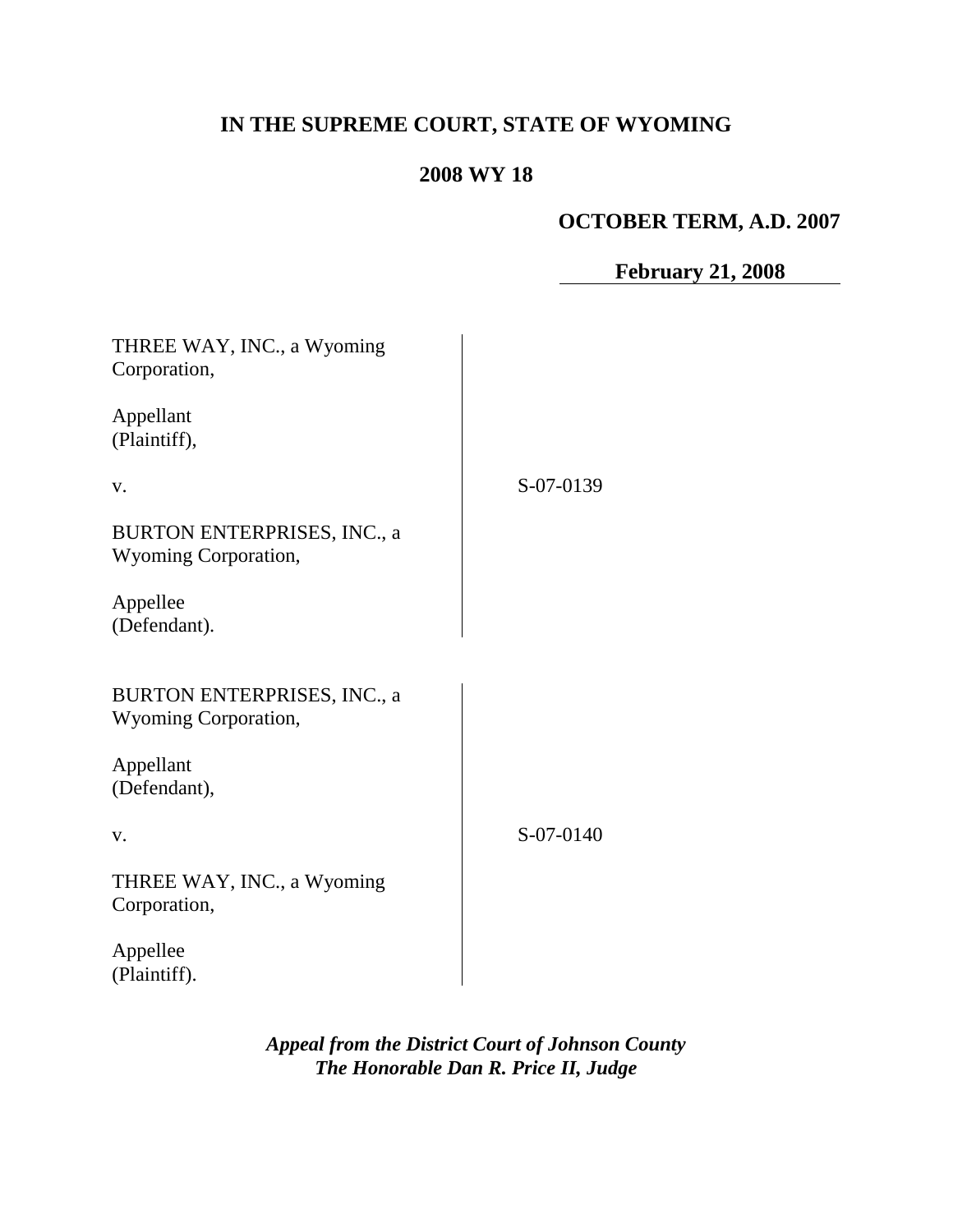#### *Case No. S-07-0139*

#### *Representing Appellant:*

Christopher M. Wages and Greg L. Goddard of Goddard, Wages & Vogel, Buffalo, Wyoming. Argument by Mr. Goddard.

#### *Representing Appellee:*

Mark W. Gifford of Casper, Wyoming.

#### *Case No. S-07-0140*

#### *Representing Appellant:*

Mark W. Gifford of Casper, Wyoming.

#### *Representing Appellee:*

Christopher M. Wages and Greg L. Goddard of Goddard, Wages & Vogel, Buffalo, Wyoming. Argument by Mr. Goodard.

#### *Before VOIGT, C.J., and GOLDEN, HILL, KITE, and BURKE, JJ.*

**NOTICE: This opinion is subject to formal revision before publication in Pacific Reporter Third. Readers are requested to notify the Clerk of the Supreme Court, Supreme Court Building, Cheyenne, Wyoming 82002, of any typographical or other formal errors so that correction may be made before final publication in the permanent volume.**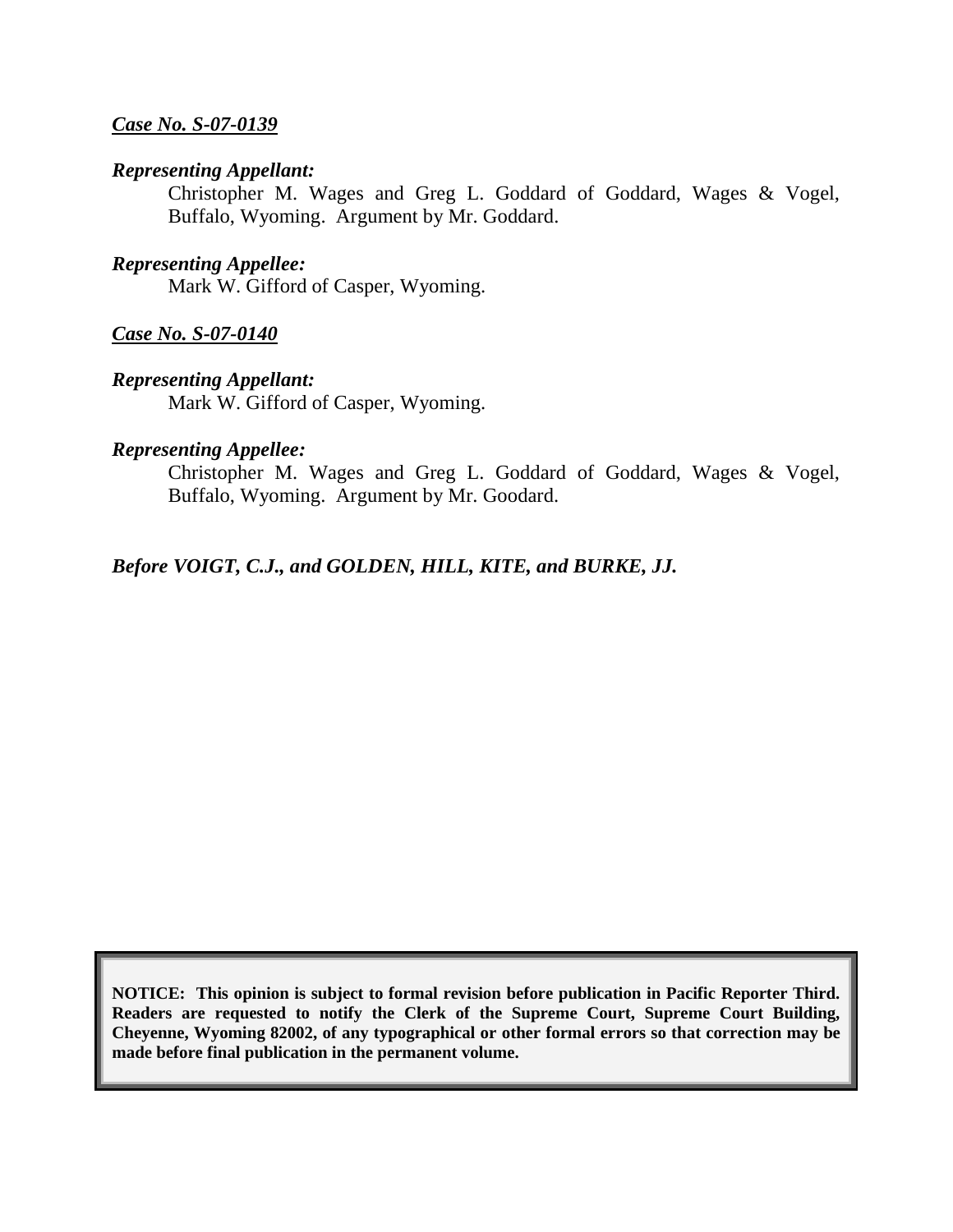#### **VOIGT, Chief Justice.**

[¶1] This is a dispute in which, after a jury trial on some issues, and a bench trial on other issues, the district court ordered specific performance of a contract for the construction of certain water and sewer mains. The plaintiff contractor (Three Way) sued for the value of its services or for specific performance of the contract. The defendant owner (Burton) counterclaimed for breach of contract and breach of the warranty of workmanship. After the jury found that Burton breached the contract, the district court found the contract to be unambiguous and ordered specific performance, rather than money damages. Three Way appealed that decision. Burton then cross-appealed, alleging that the jury had been improperly instructed and that the district court had erred in an evidentiary ruling. We affirm.

#### **ISSUES**

[¶2] 1. Whether the district court"s judgment and order should be summarily affirmed because of Three Way"s non-compliance with W.R.A.P. 7.01(e)(2)?

2. Whether the district court abused its discretion in denying Three Way"s motion for leave to amend its complaint?

3. Whether the district court abused its discretion when it granted, in part, Burton"s motion in limine?

4. Whether the district court erred as a matter of law when it denied Three Way"s motion to affirm the jury's verdict?

5. Whether the district court abused its discretion in instructing the jury as to Three Way"s duty of workmanship?

6. Whether the district court abused its discretion by admitting evidence of Three Way"s claimed money damages?

#### **FACTS**

[¶3] Burton planned to develop property it owned in Buffalo, Wyoming. On April 8, 2003, Three Way submitted to Burton a bid for \$353,604.30 for the construction and installation of certain water and sewer mains related to that development. Burton did not accept that bid. Instead, the parties entered into a written agreement whereby Three Way was to perform the work in exchange for the following consideration:

> 10. Upon completion of the above described work by Contractor and when such work is approved by Owner and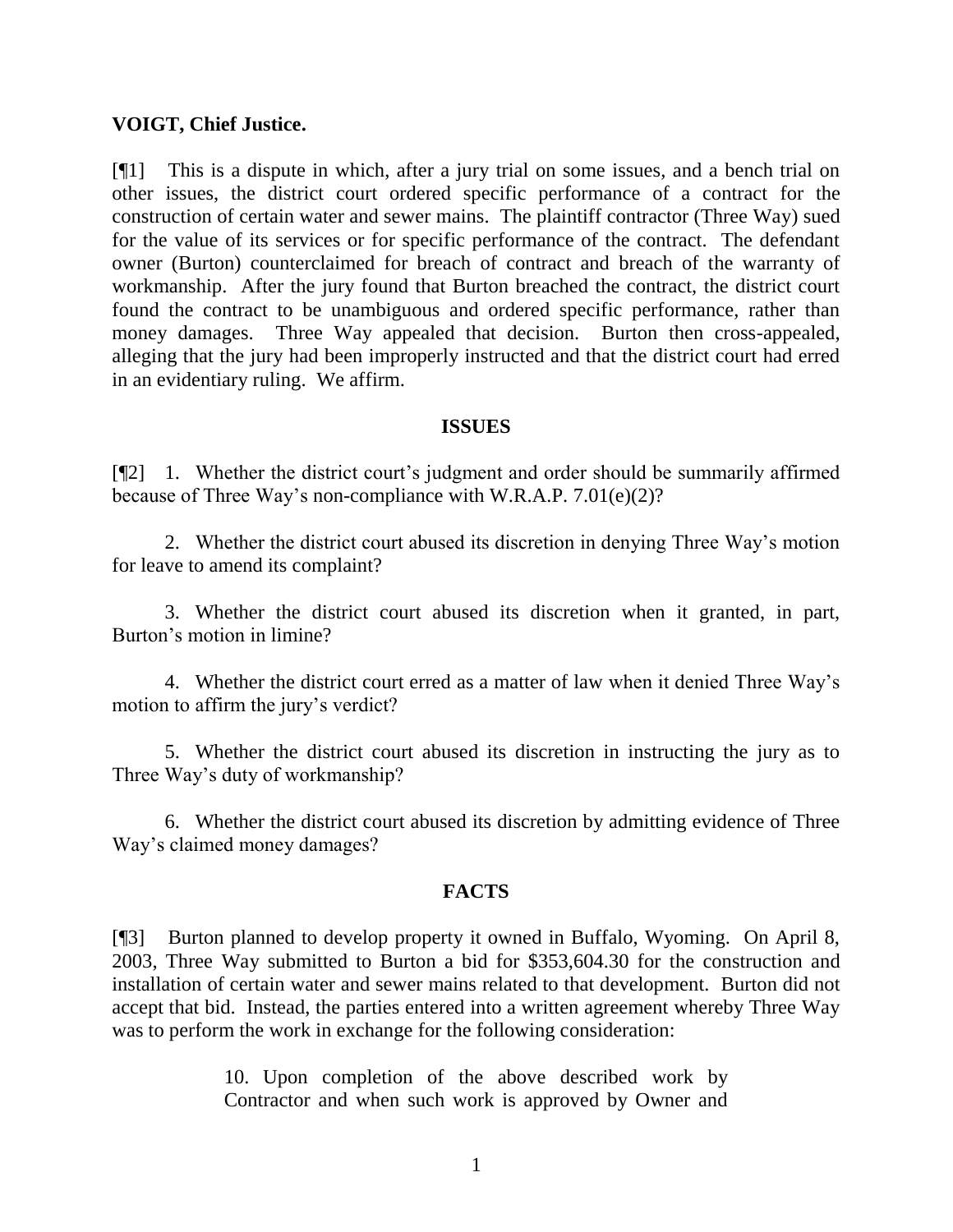Engineer, Owner will convey the following described property to Contractor:

> (a) Lot 20 and Lot 19 of the Village West Estates Subdivision as described on Exhibit A;

> (b) Certain property in the City of Buffalo, Wyoming consisting of approximately 7.81 acres more particularly described as

#### See Exhibit B

(c) A 20 foot easement along the East/West boundary of the South End of the Village West Estates Subdivision and Village West Mobile Home Park for future construction of a Sewer lift line in the Mobile Home Park Extension for the purpose of a future hook up to City sewer. Easement will follow lot line to the South East manhole.

At such time and place as mutually agreed to by the parties in accordance with the terms of this agreement, Owner shall deliver to Contractor a good and sufficient deed, subject to all real estate taxes for 2003, exceptions, reservations, covenants, conditions, restrictions, easements, rights of way, reservations and rights of record and subject to any state of facts which would be disclosed by an accurate survey or physical inspection of the premises and subject to building, zoning, subdivision or other regulations of any private or governmental entity. [1]

. . . .

12. The above described property will be conveyed "as is," in its present condition. There are no representations, covenants or agreements by Owner or between the parties with reference to the quality, condition, or status of the property except as specifically set forth in this Agreement, and any such warranties are hereby disclaimed. Contractor is not relying upon any representations by Owner or Owner"s

<sup>&</sup>lt;sup>1</sup> Some of the quoted language was inserted by handwritten interlineation, but such does not affect any of the issues herein considered.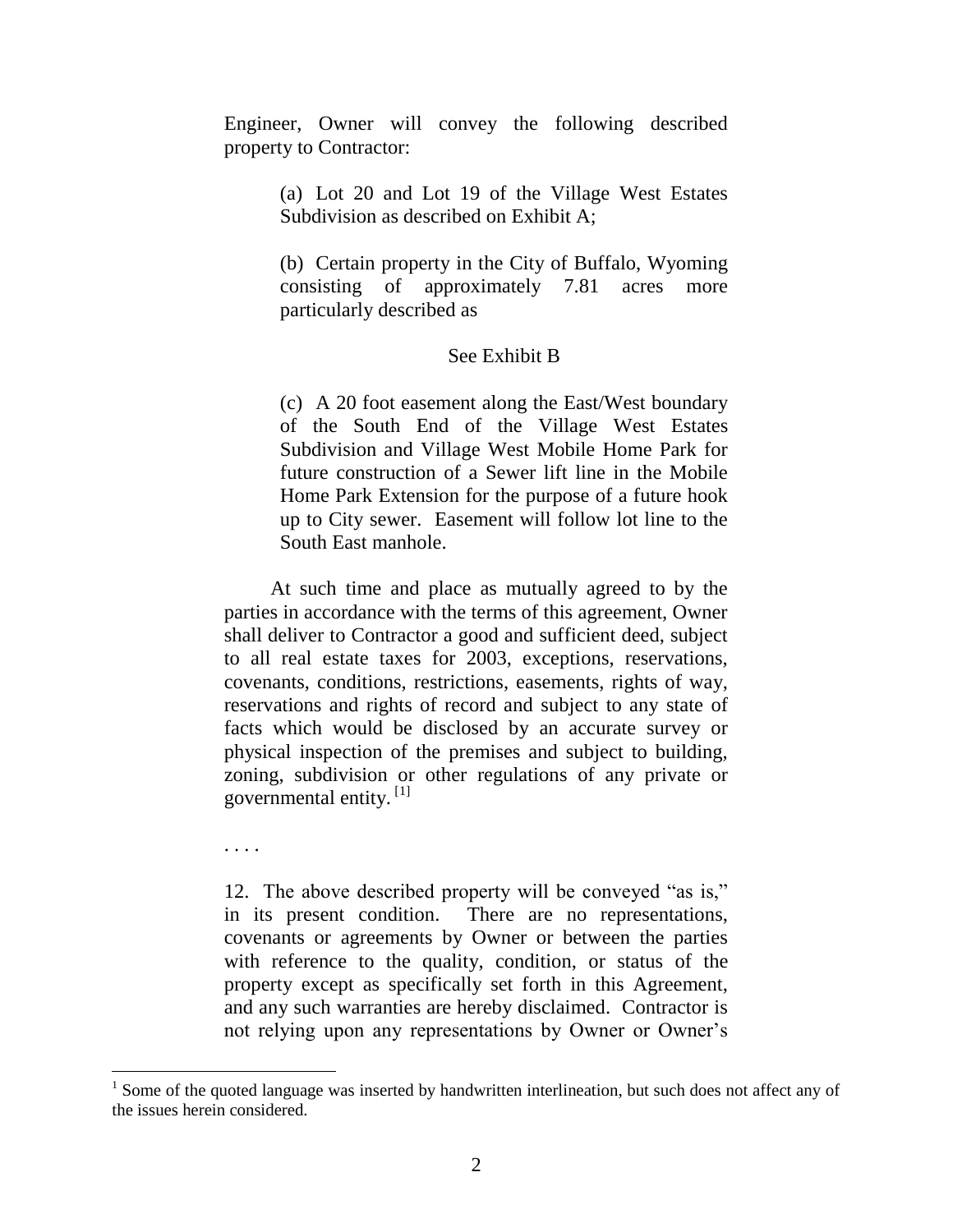agents as to any condition which Contractor deems to be material to Contractor's decision to enter into this Agreement.

[¶4] In addition to the disclaimers contained in paragraph 12 as set forth above, the Agreement also provided as follows:

> 17. This agreement contains the entire agreement between the parties. All prior representations made in the negotiations of this sale have been incorporated herein, and there are no oral agreements or representations between the Owner, Contractor, or their agents to modify the terms and conditions of this agreement. Contractor acknowledges and agrees that Contractor is not relying upon any representations of Owner or Owner"s agents as to any condition of the property which Contractor deems to be material to Contractor"s decision to enter into this Agreement. This Agreement may not be modified except by a written instrument signed by each of the parties.

[¶5] At the time the parties executed the agreement, Exhibit B was not attached. Two weeks later, however, Burton provided Exhibit B, in the form of an Affidavit of Lot Division, splitting off the 7.81 acre parcel mentioned in the agreement from a smaller commercial lot retained by Burton. Much of the present controversy was engendered by the fact that Exhibit B shows the 7.81 acres as a single undeveloped parcel, but Three Way contends that Burton had agreed to subdivide the parcel into seven developed lots, with a completed street access.

[¶6] After work under the agreement had commenced, Burton proposed additional work for Three Way to perform. Three Way agreed, and paragraph 10 of the agreement was amended, in pertinent part, to convey Lots 22 and 24, rather than Lots 19 and 20, to Three Way as additional compensation.<sup>2</sup> The language concerning the 7.81 acre tract was not amended.

[¶7] As the project neared completion, high groundwater in the area caused excessive water to appear in valve boxes, requiring "trench plugs" or other remedial measures. Each party considered those remedial measures to be the responsibility of the other. A stalemate ensued, with Three Way refusing to fix the problem, and Burton refusing to convey the 7.81 acres. This lawsuit followed.

 $\overline{a}$ 

 $2$  The original written agreement did not mention Lot 19. The addition of Lot 19 is one of the interlineations mentioned in footnote 1 above. Apparently, the addition of Lot 19 was the compensation for the additional work, eventually resulting in the formal amendment, but with the change to Lots 22 and 24.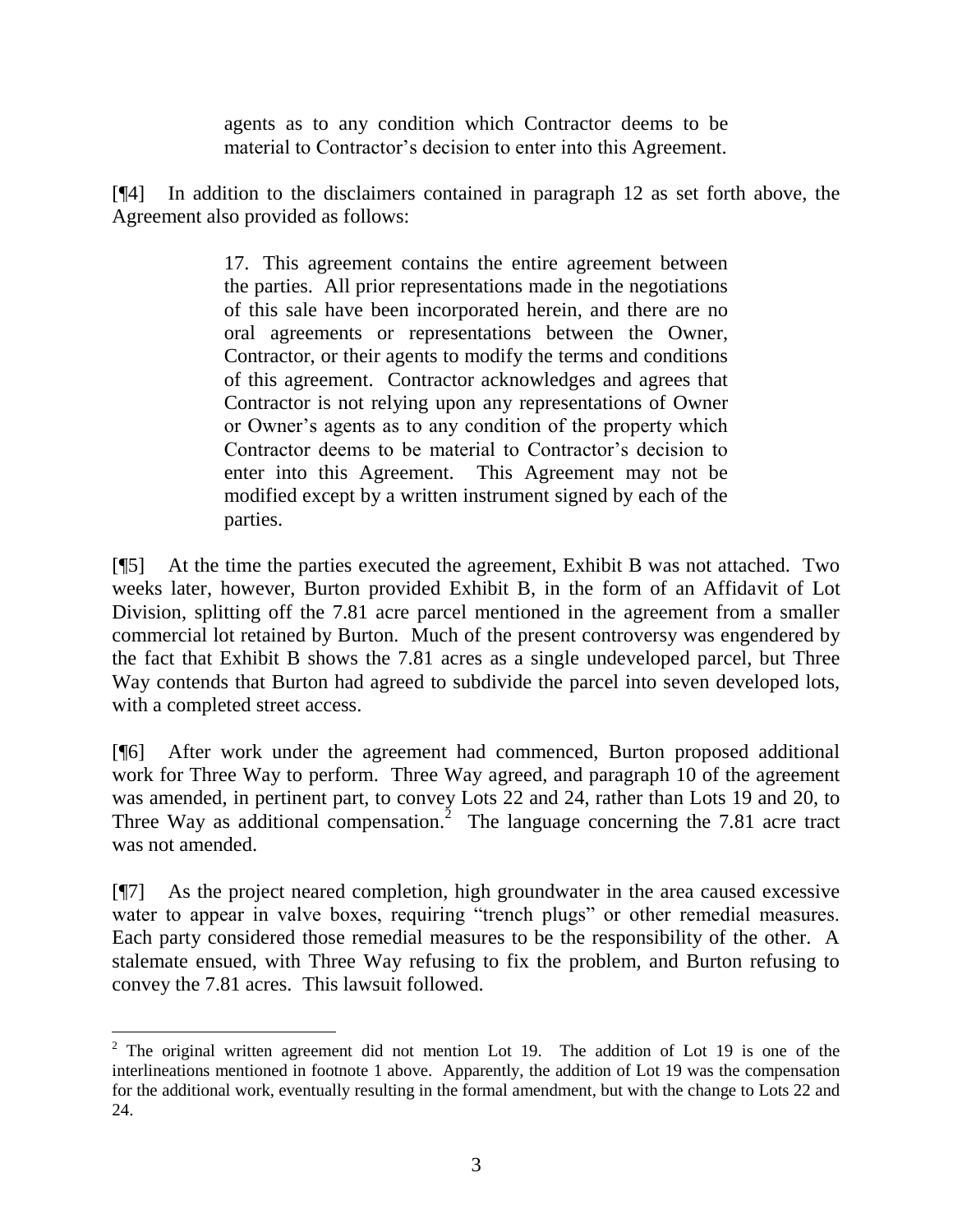[¶8] Three Way fired the first volley in the litigation with the filing of a complaint on April 12, 2005, alleging breach of contract and unjust enrichment. Three Way sought monetary damages "in excess of \$400,000.00," or alternatively, specific performance of the contract in the form of conveyance of the 7.81 acres. Burton"s counterclaim alleged breach of contract and breach of warranty, both based upon the valve box water problem. On April 26, 2006, the district court set the matter for trial on July 17, 2006.

[¶9] On May 26, 2006, Three Way filed a motion to amend its complaint, seeking now to allege reformation of contract, breach of the written contract, breach of an oral contract, unjust enrichment, fraud in the inducement, and promissory estoppel. Generally, Three Way justified the motion on the ground that "[f]ollowing limited discovery in this matter, additional facts and evidence have surfaced, and Plaintiff needs to amend its *Complaint* in order to conform to the specific circumstances of this case." Burton"s objection to the motion argued (1) the motion did not comply with W.R.C.P. 7(b) because it did not state its supporting grounds with particularity; (2) the motion was occasioned by undue delay, bad faith, dilatory motive and undue prejudice; (3) the allegations of the amended complaint were inconsistent; (4) the allegations of the amended complaint were known to Three Way prior to its filing of the original complaint; and (5) the proposed amendment did not have substantial merit and Three Way had not come forward with convincing evidence supporting the new claims.

[¶10] The district court held a pre-trial conference on June 12, 2006, at which time it denied both parties' motions for summary judgment and Three Way's motion to amend its complaint. The pre-trial conference was not reported, so there is no transcript of the proceedings, but Three Way avers in its brief that its motion to amend was denied during that conference. Likewise, the record contains no order denying the motion. The only record of the denial and the rationale therefore is found in this sentence from the posttrial decision letter: "Plaintiff untimely requested permission to amend to plead fraud, but this was denied by the court."

[¶11] The scheduled trial was to be bifurcated, in that the jury was to determine whether either party breached the contract, the value of Three Way"s services, and the amount of Burton"s damages if Three Way was found in breach. Just before trial, Burton filed a motion *in limine* seeking to exclude any evidence regarding (1) the monetary value of Three Way"s services, and (2) Burton"s alleged promise to subdivide and improve the 7.81 acre parcel. Succinctly stated, Burton argued that the unambiguous contract provided neither for the payment of monetary compensation, nor for subdivision and improvement of the parcel. The motion was heard on the first day of trial, with the district court denying the motion as to evidence of the monetary value of Three Way"s services, but granting the motion as to evidence of any promise to subdivide and improve the parcel.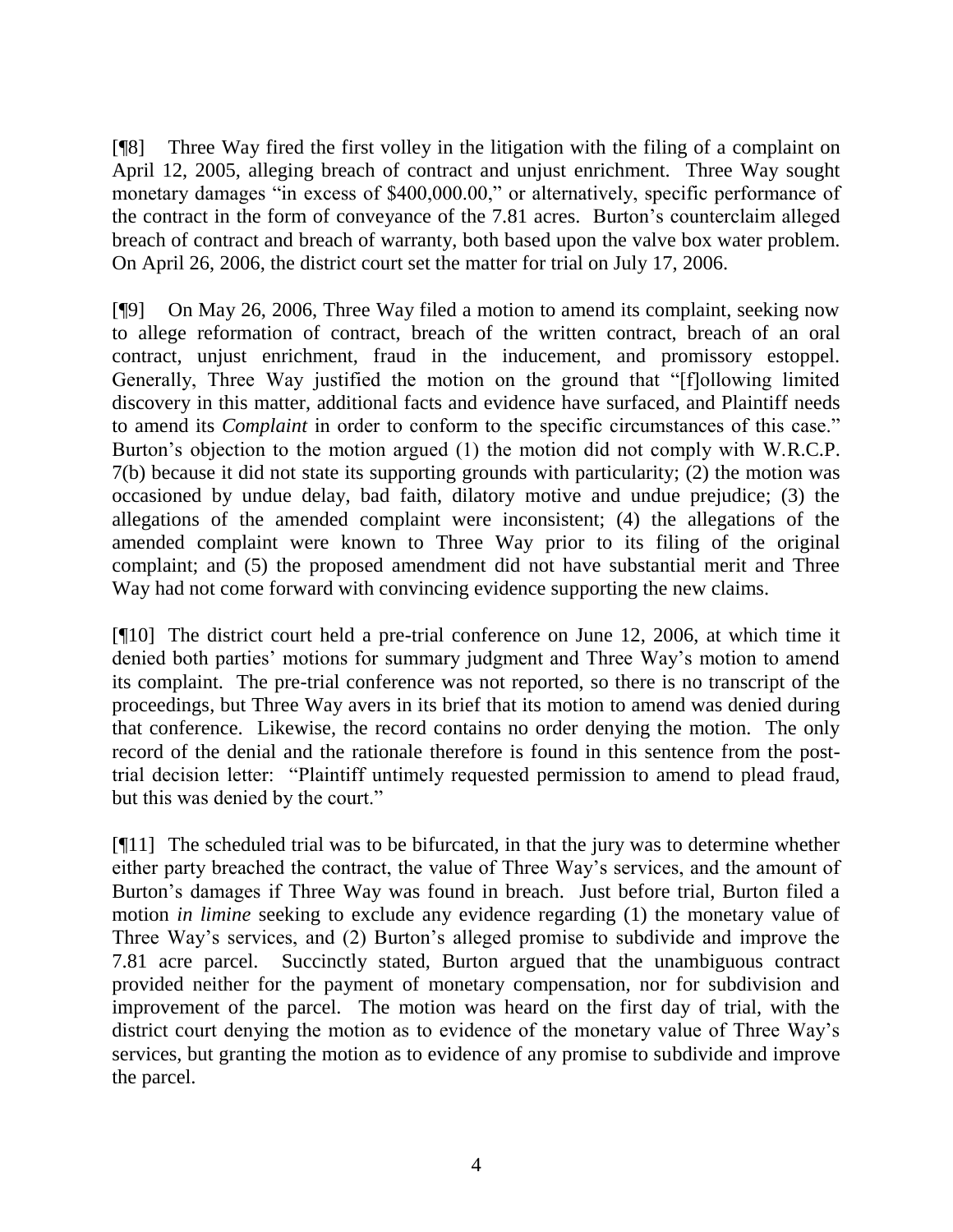[¶12] The jury returned a verdict on the third day of trial. It answered three special interrogatories finding that (1) Three Way did not breach the contract; (2) Burton did breach the contract; and (3) the value of Three Way"s services was \$315,604. Three Way then filed a motion asking the district court to affirm the verdict, seeking a judgment in the amount of \$315,604. Burton opposed that motion on several grounds: (1) an unjust enrichment award is not available where a contract remedy exists; (2) the value amount did not discount the value of the two lots already conveyed to Three Way; and (3) specific performance of the contract should entail only the additional conveyance of the 7.81 acre parcel. A bench trial on the equitable issues was held on September 19, 2006.

[¶13] The district court's decision letter was filed on December 12, 2006. Finding that a contract remedy existed—conveyance of the 7.81 acre parcel—the district court declined to apply the equitable remedy of unjust enrichment. Instead, it concluded that specific performance of the contract was the appropriate remedy. It therefore denied Three Way"s motion to affirm the jury verdict. A judgment to that effect was entered on April 27, 2007.

# **DISCUSSION**

# *Whether the district court's judgment and order should be summarily affirmed because of Three Way's non-compliance with W.R.A.P. 7.01(e)(2)?*

[¶14] W.R.A.P. 7.01 provides, in pertinent part, as follows:

The brief of appellant shall contain under appropriate headings and in the order indicated:

. . . .

(e) A statement of the case including:

. . . .

(2) A statement of the facts relevant to the issues presented for review with appropriate references to documents listed in the index of the transmitted record.

[¶15] Burton cites *Habco v. L & B Oilfield Serv., Inc.*, 2006 WY 91, ¶ 3 n.1, 138 P.3d 1162, 1163 n.1 (Wyo. 2006), for the proposition that failure to abide by the requirements of W.R.A.P. 7.01(e)(2), such as by citation to hundreds of pages of the record, rather than citation to specific pages, may result in the summary affirmance of the district court"s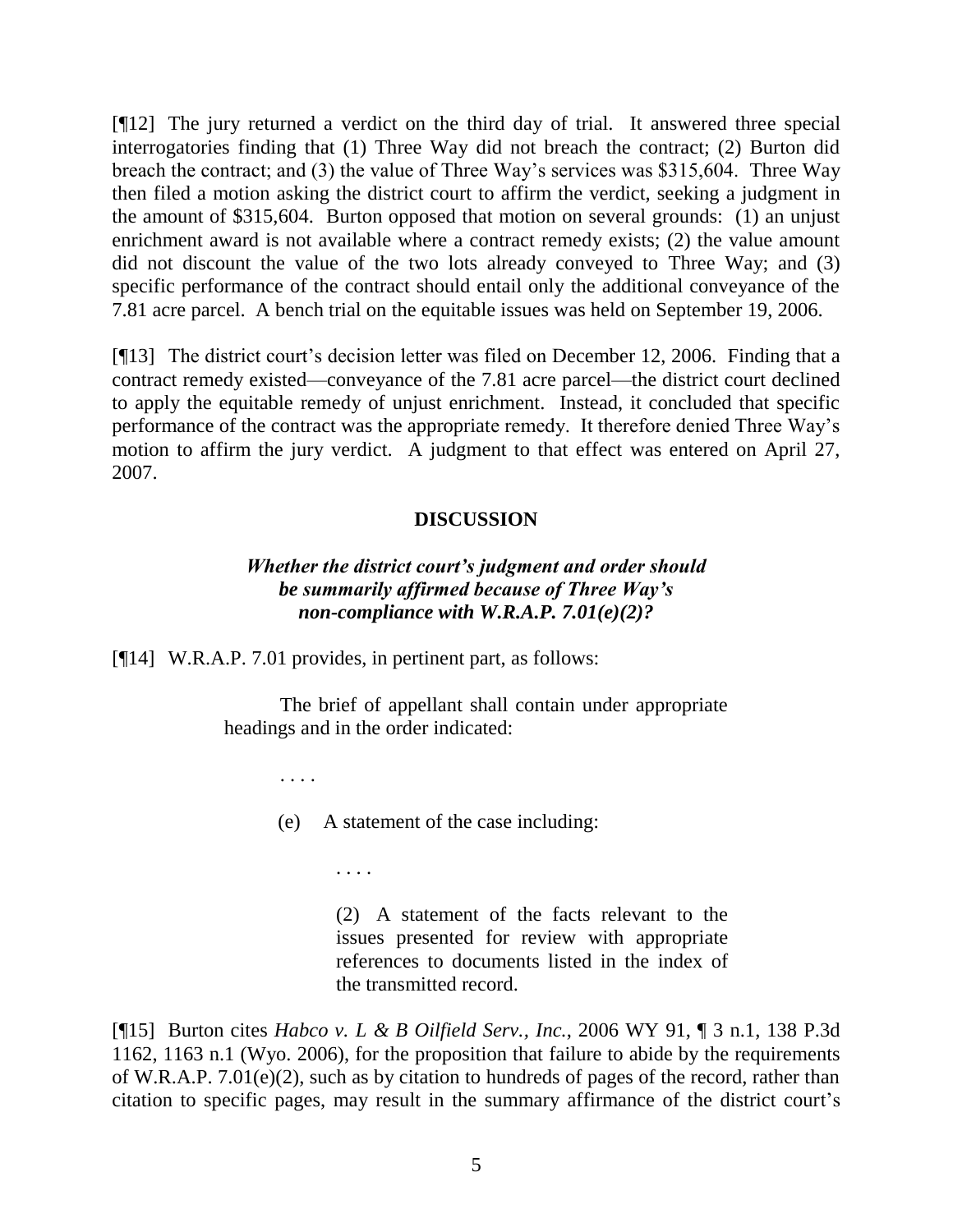judgment. While we continue to adhere to that precept, and while Three Way"s brief does, indeed, lack precision in its citation to the record, we are not inclined in this case to take the drastic route of a summary affirmance, because we are readily able to discern the relevant facts from the record.

### *Whether the district court abused its discretion in denying Three Way's motion for leave to amend its complaint?*

[¶16] We review the denial of a motion for leave to amend a complaint under the following standards:

> A motion to amend a pleading under W.R.C.P. 15(a) "shall be freely given when justice so requires." However, a district court's decision to grant or deny a motion to amend is a matter best left to the judgment of that court and we will not reverse its decision absent an abuse of discretion. *Ekberg v. Sharp*, 2003 WY 123, ¶ 9, 76 P.3d 1250, 1253 (Wyo. 2003).

*Ray v. St. Vincent Healthcare, Inc.*, 2006 WY 98, ¶ 7, 139 P.3d 464, 466 (Wyo. 2006). We have defined an abuse of discretion in the context of the denial of a motion for leave to amend a complaint as follows:

> A court abuses its discretion when it acts in a manner which exceeds the bounds of reason under the circumstances. *Johnston v. Stephenson*, 938 P.2d 861, 862 (Wyo. 1997). The party who is attacking the trial court"s ruling has the burden to establish an abuse of discretion, and the ultimate issue is whether the court could reasonably conclude as it did. *Id*.

*Doenz v. Sheridan County Bd. of County Comm'rs*, 949 P.2d 464, 465 (Wyo. 1997).

[¶17] As we noted in reciting the facts above, Three Way filed its motion for leave to amend its complaint thirteen months after the original complaint was filed, and only seven weeks before trial. *See supra* ¶ 9. The district court denied the motion on the ground that it was untimely. Because whatever hearing on the motion that took place was not reported, the record contains no facts from which we could determine that the district court abused its discretion in denying the motion. The allegation contained in the motion that limited discovery had led to the discovery of "additional facts and evidence" is insufficient either to identify those facts and evidence, or to explain the long delay in their discovery. Furthermore, Burton"s unrefuted response to the motion cites deposition testimony showing that Three Way was aware of these "additional facts and evidence" even before it filed its original complaint. Three Way has failed to establish that the district court abused its discretion in denying the motion for leave to amend its complaint.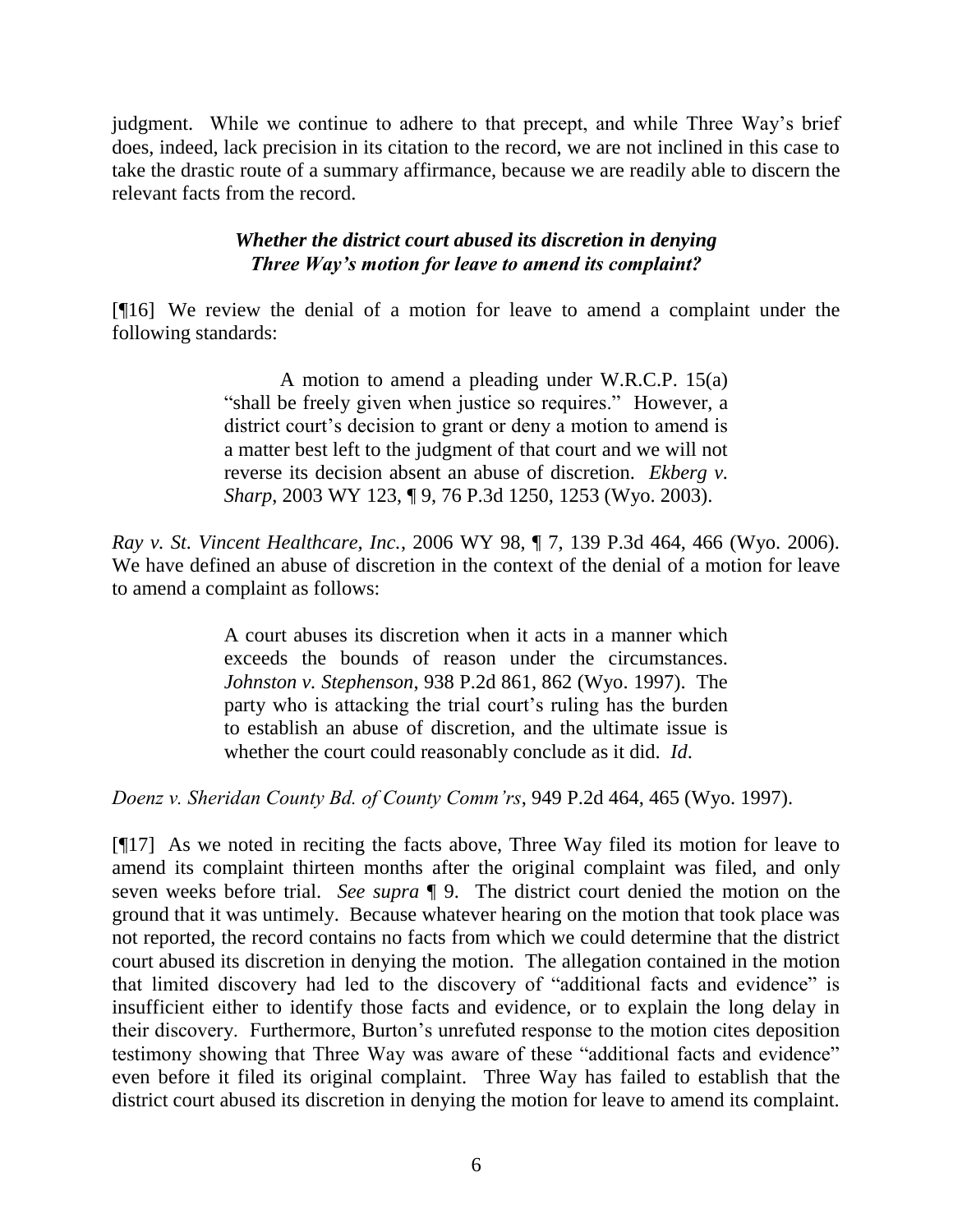#### *Whether the district court abused its discretion when it granted, in part, Burton's motion in limine?*

[¶18] "The purpose of a motion in limine is to obtain the court"s pretrial ruling on the admissibility of evidence." *Reichert v. Phipps*, 2004 WY 7, ¶ 4 n.1, 84 P.3d 353, 355 n.1 (Wyo. 2004). As with other evidentiary decisions, the question of whether or not to grant a motion in limine is left to the sound discretion of the district court. *Capshaw v. WERCS*, 2001 WY 68, ¶ 5, 28 P.3d 855, 857 (Wyo. 2001). Evidence that is not relevant may be found inadmissible via a motion *in limine*. *Id.*

> Such decisions are within the sound discretion of the trial court and will not be disturbed absent a clear abuse of discretion. . . . Determining whether the trial court abused its discretion involves the consideration of whether the court could reasonably conclude as it did, and whether it acted in an arbitrary or capricious manner. . . .

> A trial court"s evidentiary rulings ""are entitled to considerable deference,"" and will not be reversed on appeal so long as "there exists a legitimate basis for the trial court's ruling.  $\ldots$ "

*Armstrong v. Hrabal*, 2004 WY 39, ¶ 10, 87 P.3d 1226, 1230 (Wyo. 2004) (quoting *Dysthe v. State*, 2003 WY 20, ¶ 16, 63 P.3d 875, 883 (Wyo. 2003). The burden is upon the person losing the motion to establish an abuse of discretion. *Brown v. State*, 2005 WY 37, ¶ 12, 109 P.3d 52, 56 (Wyo. 2005).

[¶19] Burton"s motion *in limine* sought to prevent the admission of any evidence either of the monetary value of Three Way"s performance, or any alleged promise by Burton to subdivide and improve the 7.81 acre parcel. The motion was heard on the first day of trial, with the first request being denied, and the second granted. The motion hearing was not reported and nothing in the record tells us the reasons for the court's rulings. It may be presumed, however, that the jury was allowed to determine the monetary value of Three Way"s services in case the district court decided to award unjust enrichment damages. Further, it may be presumed that evidence of the possible subdivision and improvement of the 7.81 acre parcel was found inadmissible because, if damages were limited to specific performance of the contract, those damages would be limited to conveyance of the 7.81 acre parcel "as is."

[¶20] We have already concluded that the district court did not abuse its discretion in denying Three Way"s motion for leave to amend its complaint. Consequently, the only trial issues were breach of contract and unjust enrichment. The contract did not provide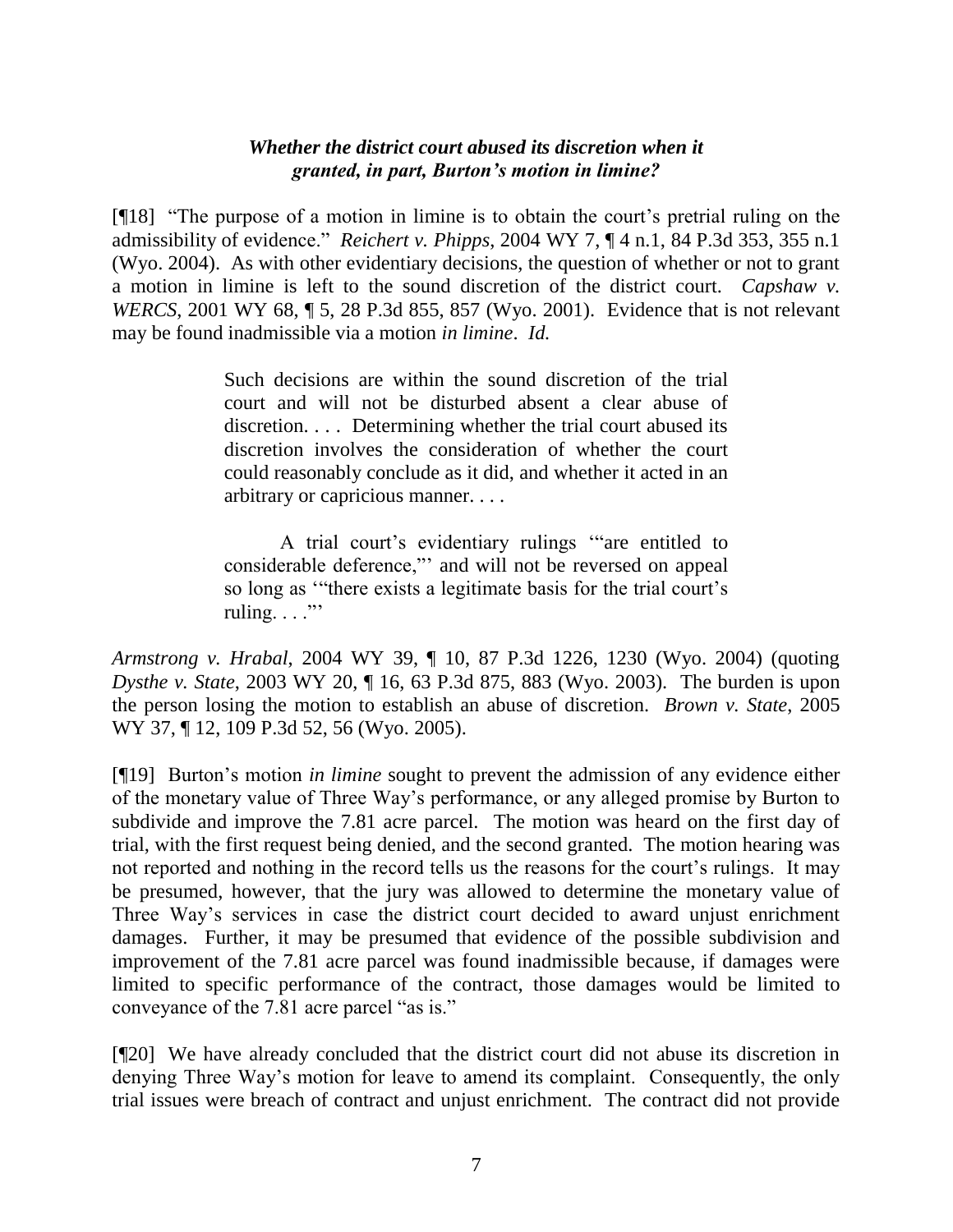for the 7.81 acre parcel to be subdivided and improved, so that evidence was not relevant to the contract issue. Similarly, because the unjust enrichment damages were measured by the value of Three Way"s services, such evidence was not relevant to that issue. Therefore, the district court did not abuse its discretion in granting Burton"s motion *in limine* in that regard.

# *Whether the district court erred as a matter of law when it denied Three Way's motion to affirm the jury's verdict?*

[¶21] Three Way"s motion to affirm the jury"s verdict relied upon numerous Wyoming cases, citing the near sanctity of a jury"s decision: *Knowles v. Corkill*, 2002 WY 119, ¶ 21, 51 P.3d 859, 865 (Wyo. 2002) (great deference given to a jury verdict); *Francis v. Pountney*, 972 P.2d 143, 146 (Wyo. 1999) (juries have great discretion in determining amount of damages to be awarded); *John Q. Hammons, Inc. v. Poletis*, 954 P.2d 1353, 1358 (Wyo. 1998) (where law provides no measure for quantifying damages, amount to be awarded within jury"s discretion); *Inter-Mountain Threading, Inc. v. Baker Hughes Tubular Servs., Inc.*, 812 P.2d 555, 558-59 (Wyo. 1991) (judgment notwithstanding jury verdict should be sparingly granted); *Medlock v. Merrick*, 786 P.2d 881, 884 (Wyo. 1990) (jury verdict based upon sufficient evidence not to be overturned merely because appellate court would have concluded differently); *Crown Cork & Seal Co. v. Admiral Beverage Corp.*, 638 P.2d 1272, 1275 (Wyo. 1982) (where more than one inference can be made from the evidence, the jury's choice is conclusive if supported by substantial evidence).

[¶22] While this recitation of the law is correct, we must agree with Burton that it does not control the result in the present case. This jury did not determine the amount of damages to be awarded to Three Way. Rather, the jury determined the monetary value of Three Way"s services. The district court was faced with a decision whether to award contract damages or, alternatively, to award damages for the value of Three Way"s services under the equitable theory of unjust enrichment. The jury merely was asked to determine the value of those services in case the district court pursued that latter course. It did not. Instead, it ordered specific performance of the contract. Consequently, there was no monetary jury verdict to affirm, and the district court did not err as a matter of law in that regard. This issue was, in reality, a plea for the district court to apply the doctrine of unjust enrichment, rather than to enforce the contract. Generally speaking, however, equitable remedies such as unjust enrichment are not available when an express contract exists. *Sowerwine v. Keith*, 997 P.2d 1018, 1021 (Wyo. 2000).<sup>3</sup> In the instant

 $\overline{a}$ 

<sup>3</sup> Three Way relies upon *Landeis v. Nelson*, 808 P.2d 216, 217 (Wyo. 1991) for the proposition that unjust enrichment may be an alternative basis for recovery in a contract case. However, while an express contract was alleged in *Landeis*, this Court"s determination was based upon an "implied contract involved in "unjust enrichment."" *Id*.; *see also Id.* at 219 (Thomas, J., specially concurring).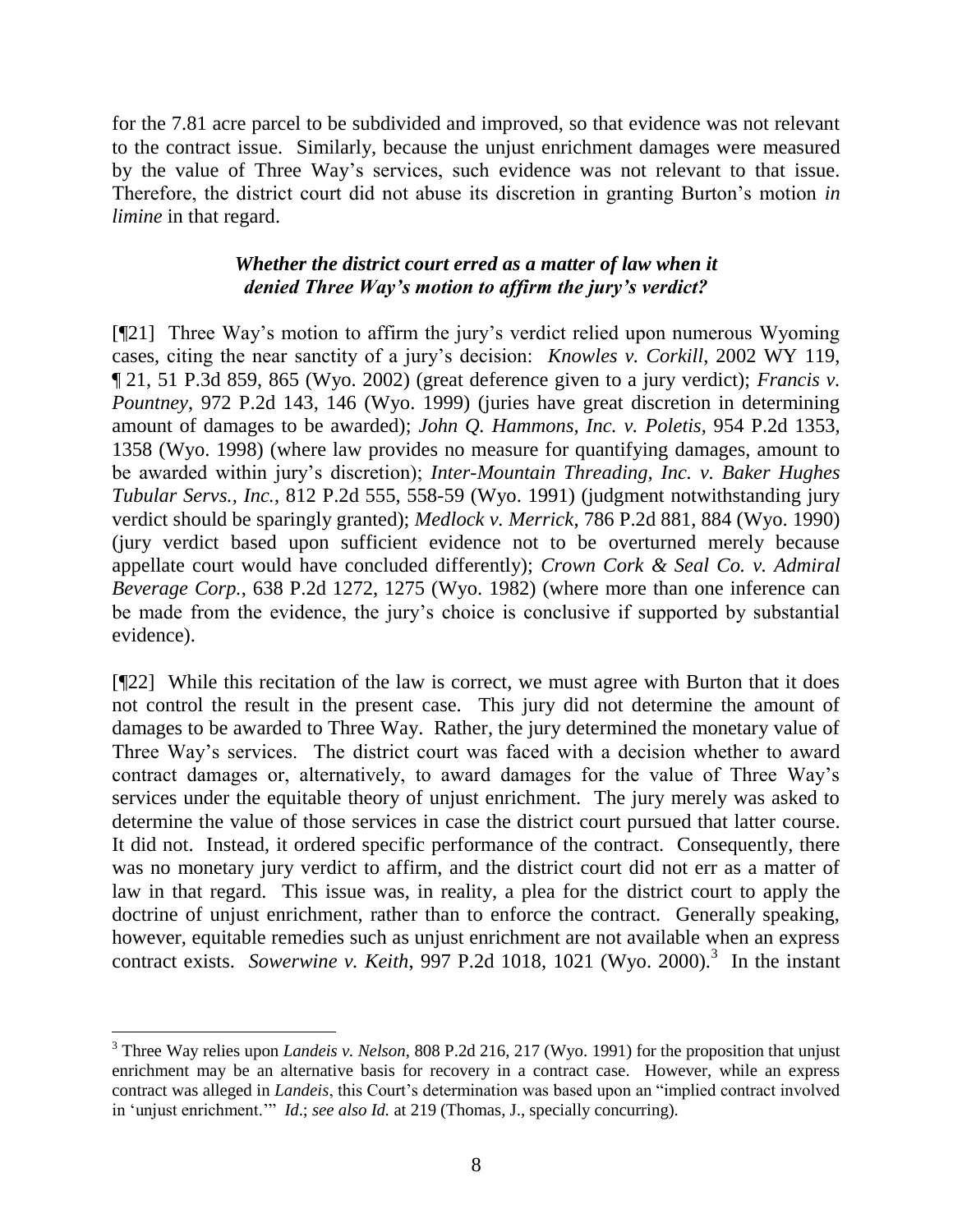case, the evidence revealed a fully integrated unambiguous contract, and that is what the district court rightly enforced.

### *Whether the district court abused its discretion in instructing the jury as to Three Way's duty of workmanship?*

[¶23] We review jury instruction issues under the following standard:

Jury instructions should inform the jurors concerning the applicable law so that they can apply that law to their findings with respect to the material facts, instructions should be written with the particular facts and legal theories of each case in mind and often differ from case to case since any one of several instructional options may be legally correct, . . .

*Wheaton v. State*, 2003 WY 56, ¶ 20, 68 P.3d 1167, 1176 (Wyo. 2003).

When examining the propriety of jury instructions, this Court reviews whether the instructions, taken as a whole, adequately and clearly advise the jury of the applicable law. The trial court is not obligated to give an instruction offered by a party as long as the jury is adequately instructed on the law as it pertains to that case. The trial court's ruling on an instruction will not constitute reversible error absent a showing of prejudice, and prejudice will not be said to result unless it is demonstrated that the instruction confused or misled the jury with respect to the proper principles of law. *Sellers v. Dooley Oil Transport*, 2001 WY 44, ¶ 9, 22 P.3d 307, 309 (Wyo. 2001); *Cervelli v. Graves*, 661 P.2d 1032, 1036 (Wyo. 1983). The burden is on the appellant to show prejudicial error. *Daley v. Wenzel*, 2001 WY 80, ¶ 29, 30 P.3d 547, 554-55 (Wyo. 2001).

*Parrish v. Groathouse Constr., Inc.*, 2006 WY 33, ¶ 7, 130 P.3d 502, 505 (Wyo. 2006).

[¶24] This issue was raised by Burton in its cross-appeal. As to the warranty of workmanship implied in any construction contract, the district court instructed the jury as follows:

> Construction contracts contain an implied warranty that work will be performed in a skillful, careful, diligent, and workmanlike manner.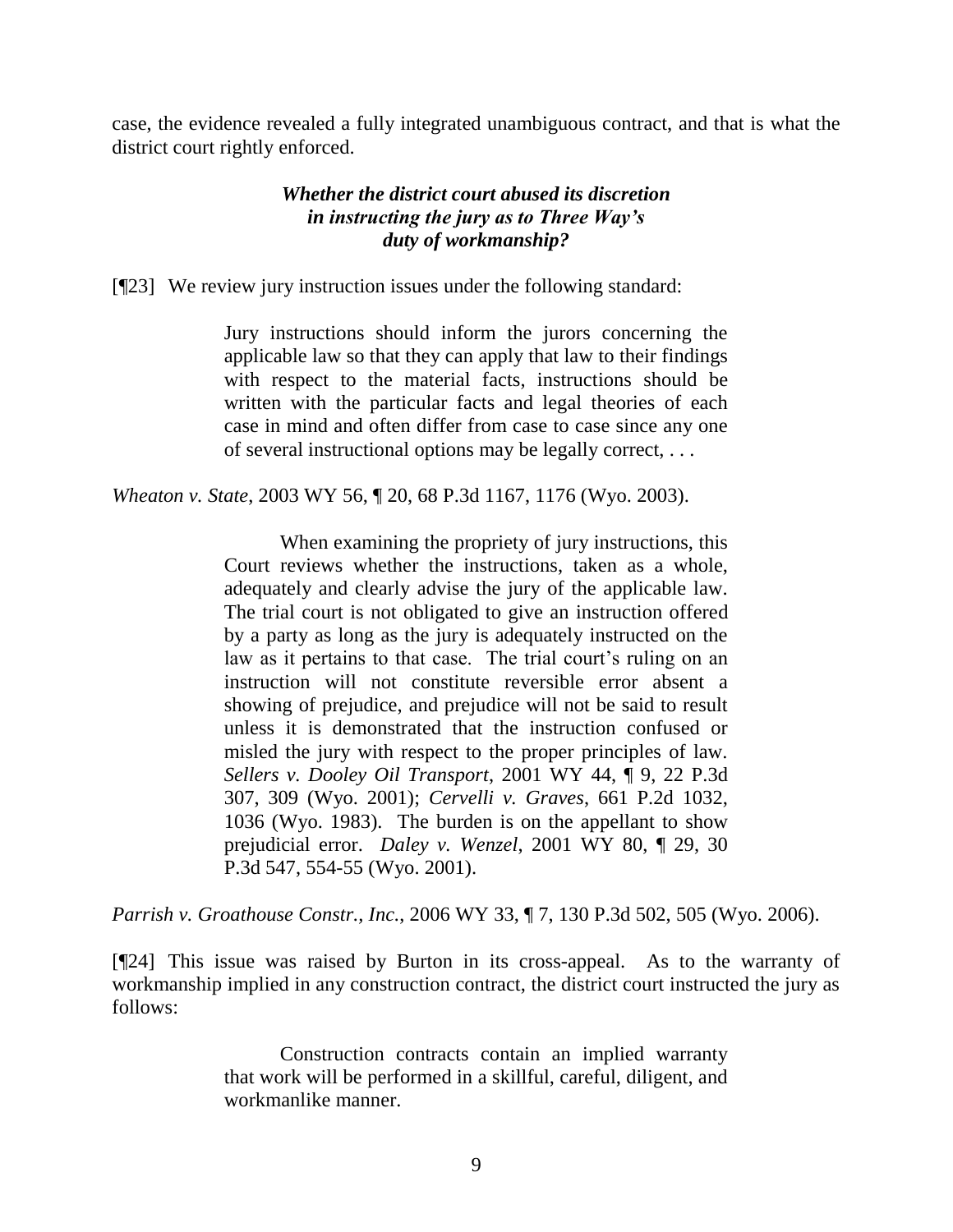The district court refused to give the following instruction proposed by Burton in its place:

> Construction contracts contain an implied warranty that work will be performed in a skillful, careful, diligent, and workmanlike manner. The contract is not performed until the work accomplishes the agreed result. Where the principal object of the contract is to obtain a result, the builder is required to accomplish that purpose or result. This duty of workmanlike performance imposes a corollary duty to warn the owner of defects in a project which would be likely to cause the work to fail if the contractor knew or reasonably should have known of these defects. When a contractor knows or should know of a defect, he does not perform his obligations in a workmanlike manner if he fails to notify the owner of the condition. A contractor is not relieved of this duty to disclose even if the specifications themselves are defective. Rather, the contractor must warn the owner of the defective specification. It is only when the owner instructs the contractor to continue according to the defective plans that the contractor will be immune from liability.

[¶25] Burton contends that the workmanship instruction given by the district court provided no guidance to the jury as to the applicability of this implied duty to the facts of this case. In particular, Burton alleges that, without being told about a contractor's duty to warn the owner about known defects in the plans or site conditions, the jury could not properly analyze the fact that, knowing early on in the project that the plans did not provide remediation for the groundwater problems, Three Way"s president "kept [his] mouth shut about the problem."

[¶26] The first question that must be asked in deciding whether the jury should have been instructed as requested by Burton is whether the law supports the proposed instruction. We have said the following about the duty of building and construction contractors:

> Building and construction contracts contain a warranty either express or implied that the work will be sufficient for a certain purpose and will be performed in a skillful, careful, diligent, and workmanlike manner. *Matheson Drilling, Inc. v. Padova, Inc.*, 5 P.3d 810, 812 (Wyo. 2000); *Arch Sellery, Inc. v. Simpson*, 360 P.2d 911, 912 (Wyo. 1961). The contract is not performed until the work accomplishes the agreed result.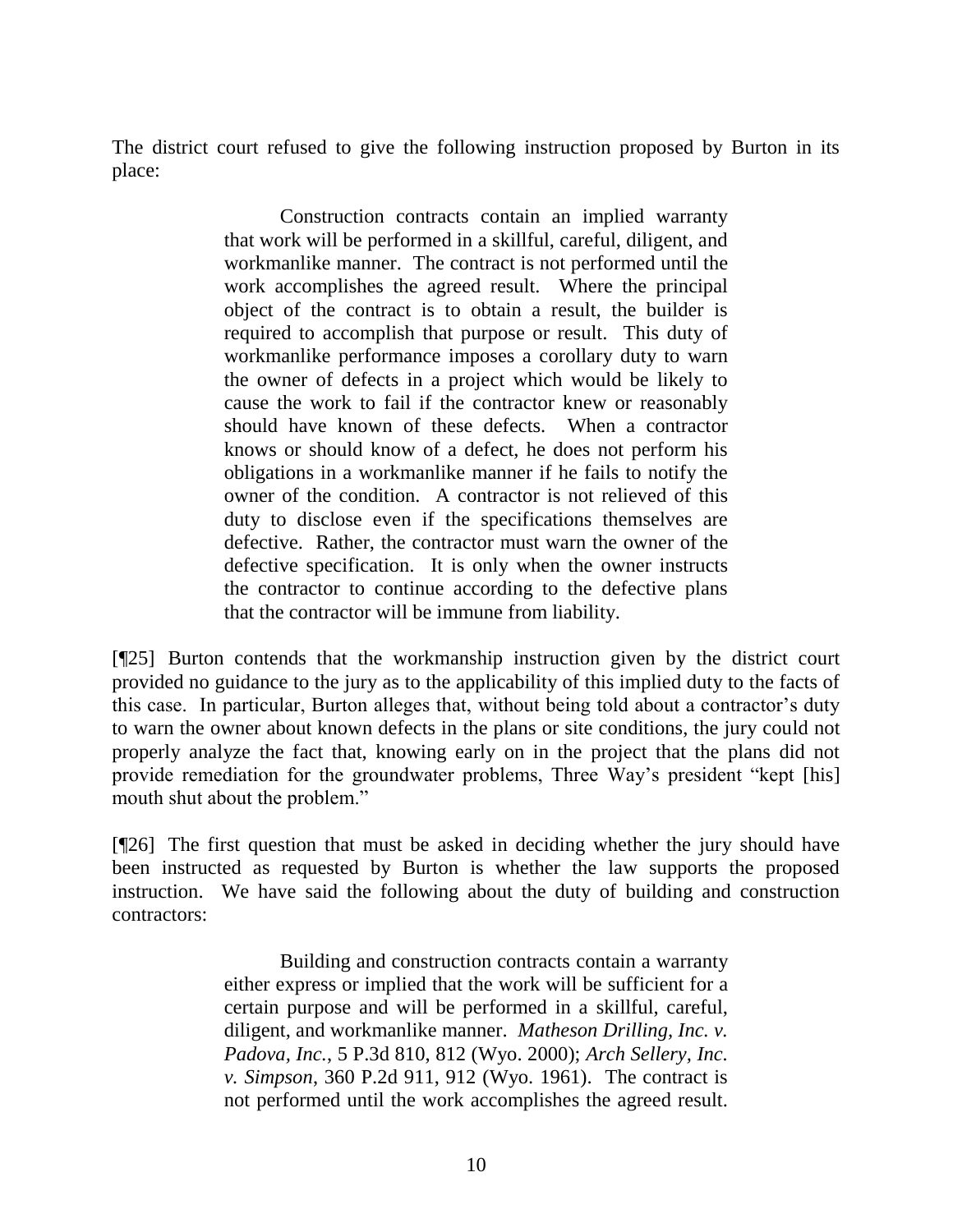*Arch Sellery*, 360 P.2d at 912; *see also Kansas Turnpike Authority v. Abramson*, 275 F.2d 711, 713 (10th Cir. 1960) (where the principal object of the contract is to obtain a result, the builder is required to accomplish that purpose or result).

*Alpine Climate Control, Inc. v. DJ's, Inc.*, 2003 WY 138, ¶ 12, 78 P.3d 685, 689 (Wyo. 2003). Part of the duty of performing in a workmanlike manner is "the duty to warn the owner of defects in the project which would be likely to cause the work to fail if the contractor [knows] or reasonably should [know] of those defects." *Lewis v. Anchorage Asphalt Paving Co.*, 579 P.2d 532, 533 (Alaska 1978); *see also* 41 Am. Jur. 2d *Independent Contractors* § 62 (2005). Two corollaries of this general rule have potential application to the case *sub judice*: (1) a contractor is not responsible for defects in the owner's plans and specification in the absence of some negligence on the contractor's part; and (2) the contractor has a duty to warn the owner of defects in subsurface conditions, where the contractor knows or should know of the defective conditions. *Harris v. Williams*, 679 So.2d 990, 993 (La. App. 1996); *Parker v. Thornton*, 596 So.2d 854, 858 (Miss. 1992); *Lewis*, 579 P.2d at 534; 13 Am. Jur. 2d *Building and Construction Contracts* §§ 30-31 (2000); Annotation, *Duty of Contractor to Warn Owner of Defects in Subsurface Conditions*, 73 A.L.R.3d 1213 (1976 and Supp. 2007); S. Bernstein, Annotation, *Construction Contractor's Liability to Contractee for Defects or Insufficiency of Work Attributable to the Latter's Plans and Specifications*, 6 A.L.R.3d 1394 (1966 and Supp. 2007).

[¶27] Even if the proposed instruction was a correct statement of the law under the facts of this case, we must still determine whether Burton was prejudiced by the district court"s refusal to give it. We conclude that Burton has not met its burden of proving that prejudice resulted. To begin with, the instruction that was given was not an incorrect statement of the law, and it was broad enough so as not to preclude Burton from presenting evidence, and arguing to the jury, that the duty of workmanship included the duty to warn as outlined above. *See supra*  $\P$  23-26. Indeed, much of the trial was taken up by testimony about the two sides" knowledge of both the groundwater problem and the lack of any remediation in the plans. Furthermore, Burton's counsel conceded during oral argument that trial counsel was, indeed, able to contend during closing argument that the implied warranty of workmanship included the duty to warn.<sup>4</sup> Perhaps most importantly, a reading of the entire trial transcript reveals that neither defect—the groundwater problem and the lack of a remediation plan—was known to Three Way but not known to Burton. In fact, the testimony suggests that the groundwater problem in the entire area was a patent defect, as opposed to some latent defect only discovered by Three

 $\overline{a}$ 

<sup>&</sup>lt;sup>4</sup> The closing arguments were not reported, so there is no transcript from which we can determine how this issue was handled by either side. It is, of course, the appellant"s duty to bring a complete record to this Court, and Burton was the appellant in regard to this issue. *Seherr-Thoss v. Seherr-Thoss,* 2006 WY 111, ¶ 26, 141 P.3d 705, 717 (Wyo. 2006).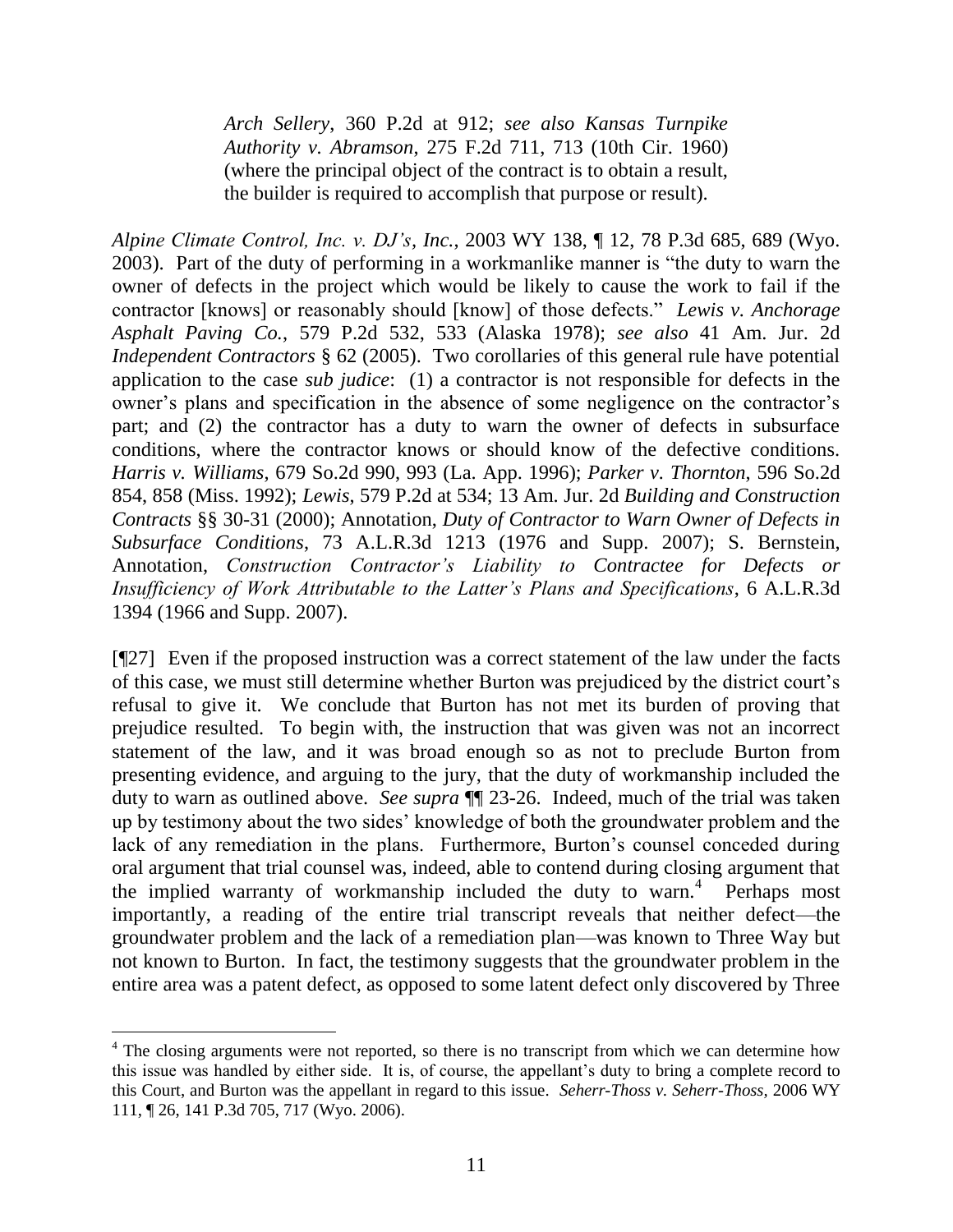Way upon beginning the project. For these reasons, we conclude that the district court did not abuse its discretion in refusing to instruct the jury as requested by Burton.

# *Whether the district court abused its discretion by admitting evidence of Three Way's claimed money damages?*

[¶28] This issue, raised by Burton, is the "flip side" of the third issue, which was raised by Three Way. *See supra* ¶¶ 2, 18-20. Prior to trial, Burton filed a two-part motion *in limine*. Burton sought to exclude evidence, first, of any alleged promise by Burton to subdivide and improve the 7.81 acre parcel, and second, of the monetary value of Three Way"s services. The district court granted the motion as to the 7.81 acre parcel. That ruling was the subject of the third issue. *See supra* ¶¶ 2, 18-20. The district court denied the motion, however, as to the monetary value of Three Way"s services. That is the issue, part of Burton"s cross-appeal, that we now address.

[¶29] Because this is an issue involving the admission of evidence, the question once again is whether the district court abused its discretion. Burton contends that, inasmuch as the contract provided for compensation only in the form of a land transfer, and not in the form of a money payment, the value of Three Way"s services was not relevant. Three Way responds that, because the issue of unjust enrichment remained "on the table," it was reasonable for the district court to allow evidence as to the value of its services, and to get the jury"s opinion as to that value.

[¶30] Succinctly stated, Burton"s argument is that evidence of money amounts that Three Way had not been paid for work it performed prejudiced the jury against Burton, and resulted in the jury"s conclusion that Burton, rather than Three Way, breached the contract. We conclude that Burton has not proven such prejudice. It is true that the jury found that Burton, not Three Way, breached the contract. But the evidence was uncontroverted that Burton had not conveyed to Three Way the 7.81 acre parcel, which was its contract obligation. To the contrary, there was considerable evidence that Three Way had not breached the contract, including, as noted above, that the groundwater problem was a patent defect, rather than a latent subsurface defect known only to Three Way, and that Burton, not Three Way, provided the plans and specifications that failed to deal with the groundwater problem. *See supra* ¶ 27. In the context of all the evidence, it is reasonable to conclude that the jury"s decision as to breach was not swayed by the monetary evidence. We give considerable deference to the district court's evidentiary rulings, reversing only if the district court could not reasonably conclude as it did, and only if there is a reasonable probability that, absent an erroneous ruling, the verdict might have been different. *Schmid v. Schmid*, 2007 WY 148, ¶ 10, 166 P.3d 1285, 1288 (Wyo. 2007); *McGhee v. Rork*, 978 P.2d 577, 579 (Wyo. 1999). Burton has not shown either that the district court"s ruling was erroneous under the circumstances, or that the necessary prejudice resulted from such ruling.